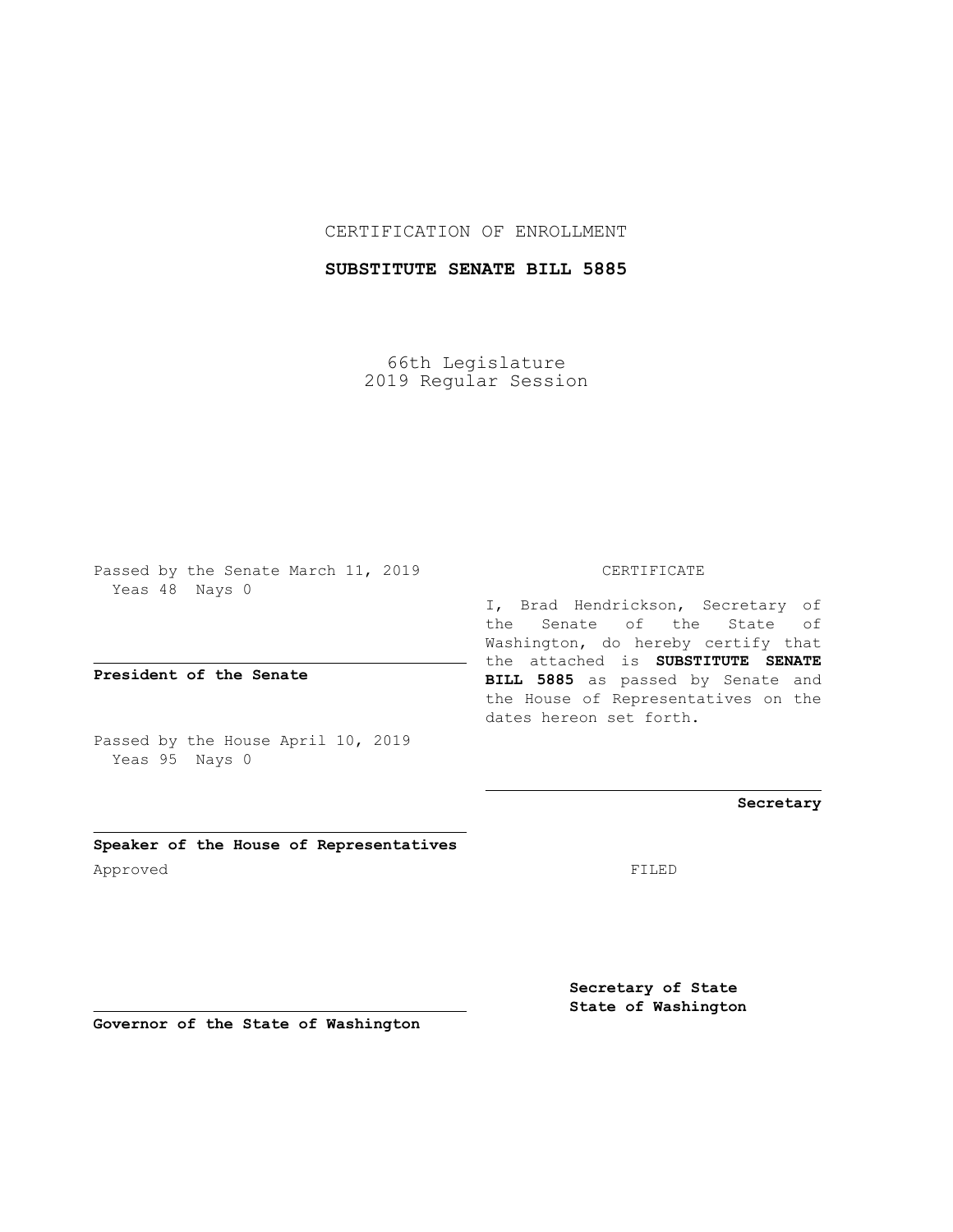## **SUBSTITUTE SENATE BILL 5885**

Passed Legislature - 2019 Regular Session

**State of Washington 66th Legislature 2019 Regular Session By** Senate Law & Justice (originally sponsored by Senators Padden,

READ FIRST TIME 02/22/19.

Dhingra, O'Ban, Wilson, C., and Nguyen)

1 AN ACT Relating to the admissibility of testimony of children in 2 criminal and dependency proceedings; and amending RCW 9A.44.120.

3 BE IT ENACTED BY THE LEGISLATURE OF THE STATE OF WASHINGTON:

4 **Sec. 1.** RCW 9A.44.120 and 1995 c 76 s 1 are each amended to read 5 as follows:

 (1) A statement not otherwise admissible by statute or court rule, is admissible in evidence in dependency proceedings under Title 13 RCW and criminal proceedings, including juvenile offense 9 adjudications, in the courts of the state of Washington if:

10 (a)(i) It is made by a child when under the age of ten describing 11 any act of sexual contact performed with or on the child by another, 12 describing any attempted act of sexual contact with or on the child 13 by another, or describing any act of physical abuse of the child by 14 another that results in substantial bodily harm as defined by RCW 15 9A.04.110((, not otherwise admissible by statute or court rule, is 16 admissible in evidence in dependency proceedings under Title 13 RCW 17 and criminal proceedings, including juvenile offense adjudications, 18 in the courts of the state of Washington if: ) ) ; or

19 (ii) It is made by a child when under the age of sixteen 20 describing any of the following acts or attempted acts performed with 21 or on the child: Trafficking under RCW 9A.40.100; commercial sexual